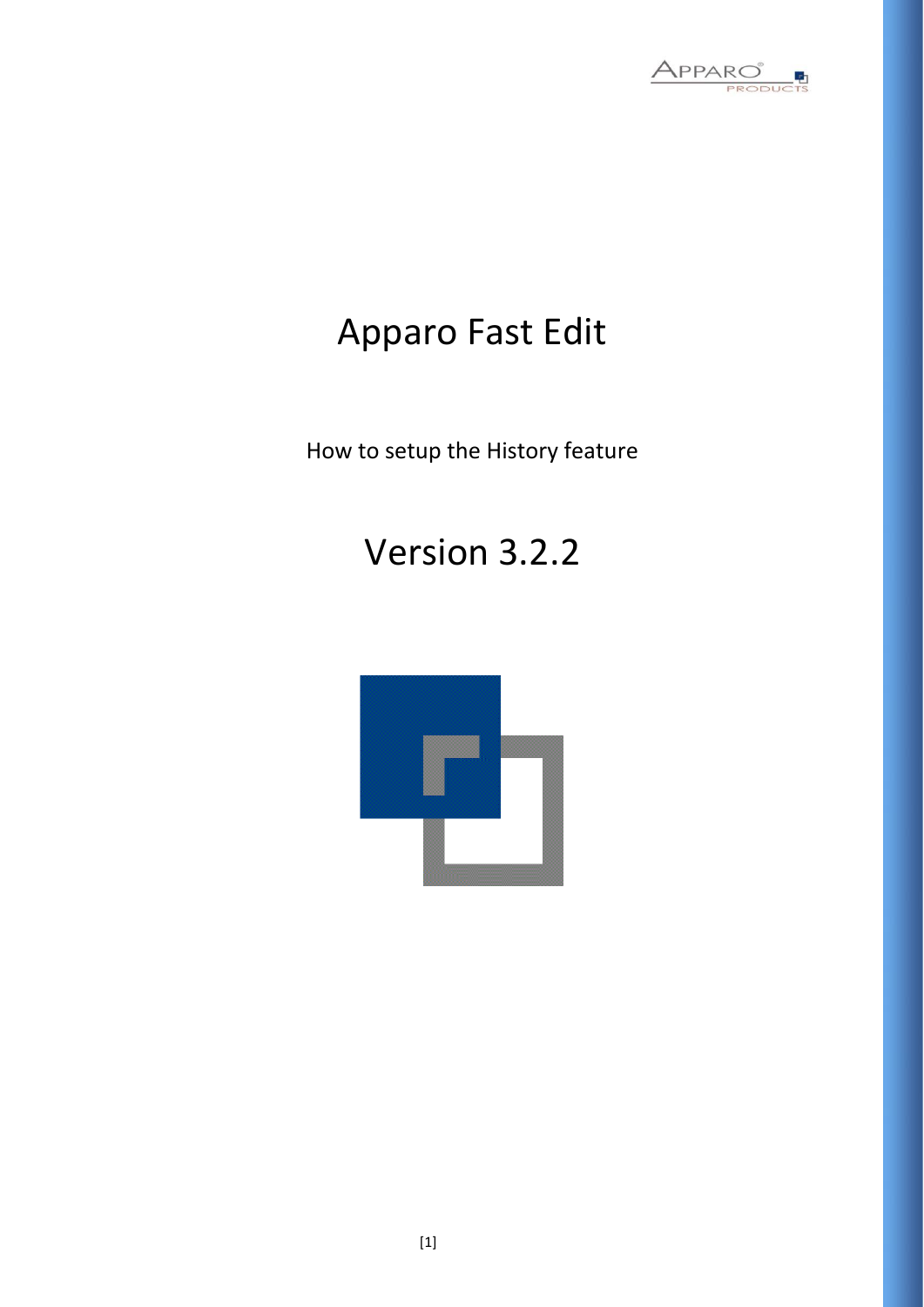

| 1              | <b>Basics Exercise Executive Service Service Service Service Service Service Service Service Service Service Service Service Service Service Service Service Service Service Service Service Service Service Service Service S</b>   | 3    |
|----------------|--------------------------------------------------------------------------------------------------------------------------------------------------------------------------------------------------------------------------------------|------|
| $\overline{2}$ |                                                                                                                                                                                                                                      | 3    |
| 3              | Enabling the feature <u>contained and the set of the set of the set of the set of the set of the set of the set of the set of the set of the set of the set of the set of the set of the set of the set of the set of the set of</u> | 3    |
| 4              |                                                                                                                                                                                                                                      | 5    |
| 4.1            |                                                                                                                                                                                                                                      |      |
| 4.1.1          |                                                                                                                                                                                                                                      |      |
| 4.1.2          |                                                                                                                                                                                                                                      |      |
| 4.1.3          |                                                                                                                                                                                                                                      |      |
|                |                                                                                                                                                                                                                                      |      |
| 4.1.4          |                                                                                                                                                                                                                                      |      |
| 4.1.5          |                                                                                                                                                                                                                                      |      |
| 4.2            |                                                                                                                                                                                                                                      |      |
| 4.2.1          |                                                                                                                                                                                                                                      |      |
| 4.2.2          |                                                                                                                                                                                                                                      |      |
| 4.2.3          |                                                                                                                                                                                                                                      |      |
| 4.2.4          |                                                                                                                                                                                                                                      |      |
| 4.2.5          |                                                                                                                                                                                                                                      |      |
| 4.2.6          |                                                                                                                                                                                                                                      | - 10 |
| 4.2.7          | Use advanced constant value settings for 'valid-from' widget 11 11                                                                                                                                                                   |      |
| 5              |                                                                                                                                                                                                                                      |      |
| 5.1            |                                                                                                                                                                                                                                      |      |
| 5.2            |                                                                                                                                                                                                                                      |      |
| 5.2.1          | Primary key and hidden widgets                                                                                                                                                                                                       |      |
| 5.2.2          |                                                                                                                                                                                                                                      |      |
| 5.2.3          |                                                                                                                                                                                                                                      |      |
| 5.2.4          |                                                                                                                                                                                                                                      |      |
| 5.2.5          |                                                                                                                                                                                                                                      |      |
| 5.3            |                                                                                                                                                                                                                                      |      |
| 5.3.1          |                                                                                                                                                                                                                                      | 16   |
| 5.3.2          | Using delete current data row                                                                                                                                                                                                        | 16   |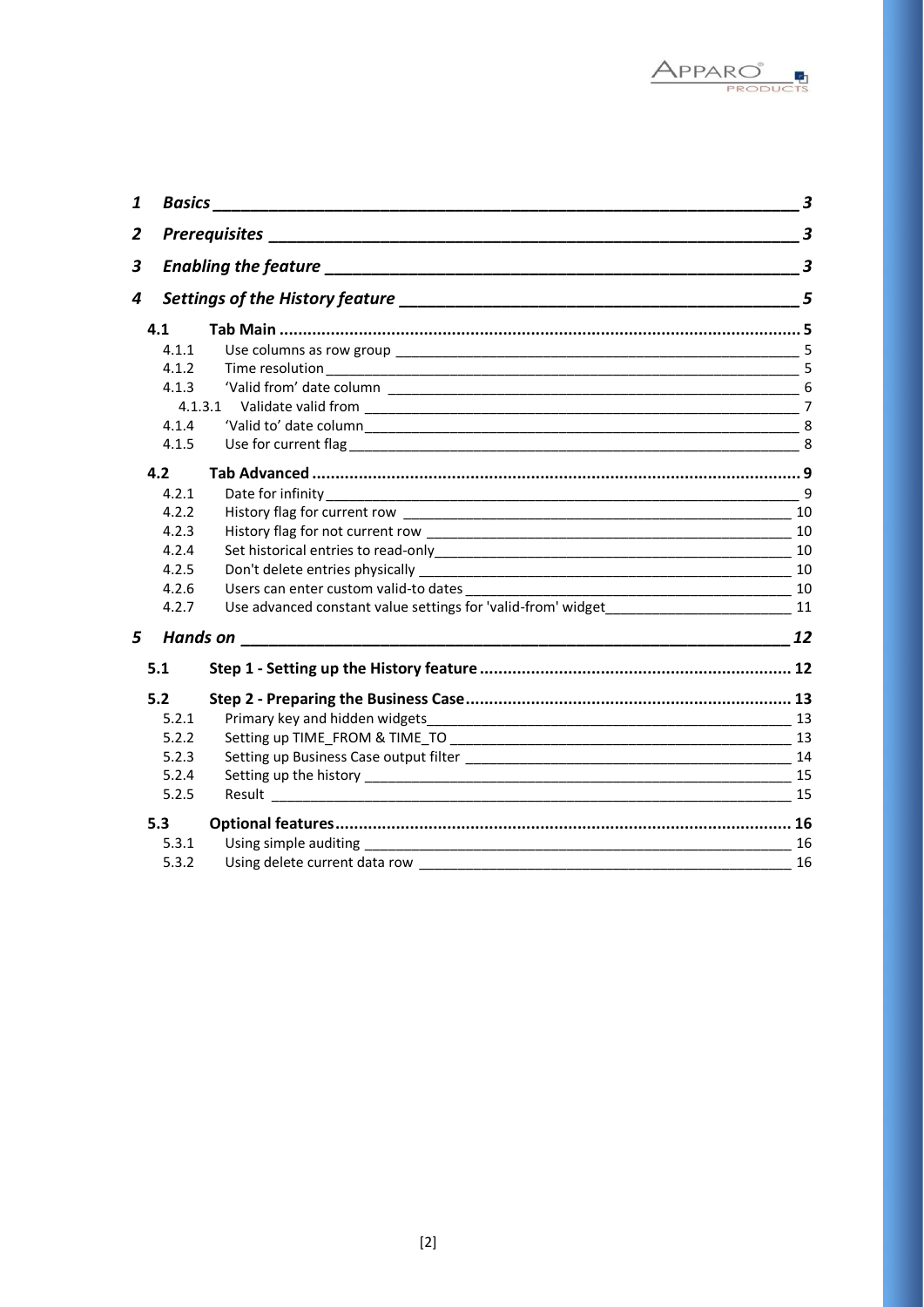

# **1 Basics**

The history feature is based o[n slowly changing dimensions type 2](https://en.wikipedia.org/wiki/Slowly_changing_dimension#Type_2:_add_new_row) and is intended to track data changes. Instead of overwriting a row when the user changes the value of one or several columns, the history feature creates a new row and marks it as current.

#### **The example:**

A car sharing club owns different cars and each car can be used by one member at a time only. To track who is driving the car right now they are using Fast Edit and a simple database table with the columns ID (which is auto generated when inserting a new row), CAR\_NAME, DRIVER\_NAME.

Now they also want to track who had the car recently, they decided to use the History feature, because of its capability to track data changes on selected dimensions.

# **2 Prerequisites**

The target table of the Business Case requires 2 additional columns of type 'date' and one optional column for the current flag of type e.g. varchar or number.

Using an additional column 'current flag' makes it later far easier to filter the Business Case for the 'current rows' only.

The feature 'Inserting of new data rows' must be enabled, including the checkbox 'Insert area is able to update an already existing data row'.

# **3 Enabling the feature**

All features can be enabled/disabled using the 'Features Button' in the top right corner.

| Run                     | Close                      | Save | Cancel | <b>Target table</b>         | Header      | Footer        | Visual | <b>Colours</b> | Widgets       | Row ordering | <b>Link into Portal</b> |              |    |   | <b>N</b> . Features |
|-------------------------|----------------------------|------|--------|-----------------------------|-------------|---------------|--------|----------------|---------------|--------------|-------------------------|--------------|----|---|---------------------|
| <b>Main settings</b>    |                            |      |        | $\ddot{\phantom{1}}$<br>Add | X Delete    |               |        |                |               |              |                         |              |    |   |                     |
| <b>Standard buttons</b> |                            |      |        | <b>Editing widgets</b>      |             |               |        |                |               |              |                         |              | Ŧ  |   |                     |
| Filter data output      |                            |      |        | Column                      | Column name |               |        | Widget type    | Title         |              |                         | PK           | RO | н | <b>NN</b>           |
| Variables               |                            |      |        | H                           | $>$ ID      |               |        | > Input field  | $\mathsf{Id}$ |              |                         | $\checkmark$ |    |   |                     |
|                         | Inserting of new data rows |      |        | $\overline{2}$              | > CAR_NAME  |               |        | > Input field  | Car name      |              |                         |              |    |   |                     |
|                         | Editing of data rows       |      |        | 3<br>H.                     |             | > DRIVER_NAME |        | > Input field  |               | Driver name  |                         |              |    |   |                     |
| <b>Excel import</b>     |                            |      |        | $\overline{4}$              | > TIME_FROM |               |        | > Input field  | Time from     |              |                         | ٧            |    |   |                     |
| <b>Excel export</b>     |                            |      |        | 5                           | > TIME TO   |               |        | > Input field  | Time to       |              |                         |              |    |   |                     |
|                         | Auditing of data changes   |      |        | 6                           | > FLAG      |               |        | > Input field  | Flag          |              |                         |              |    |   |                     |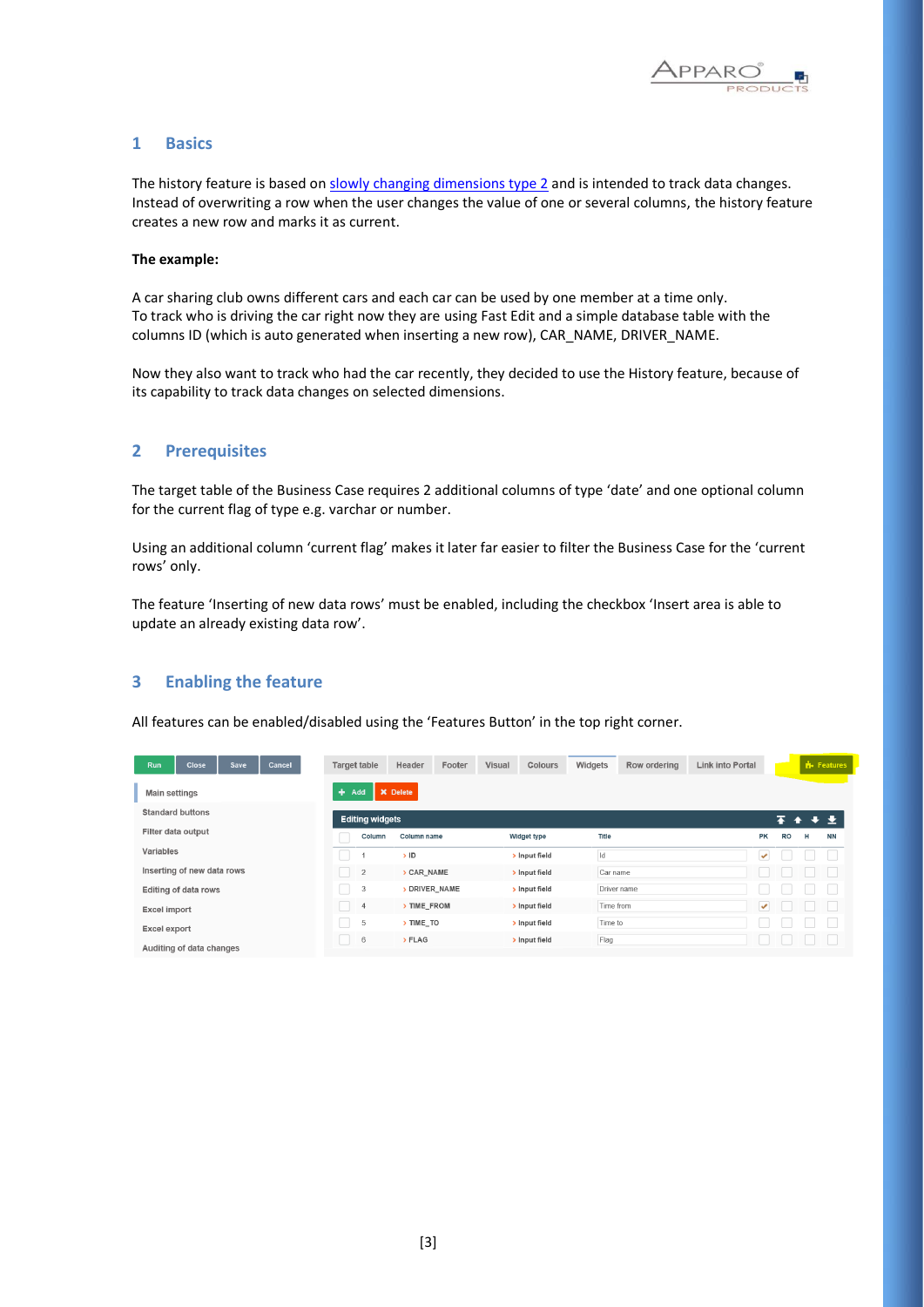

Now click on 'Data history' and enable the feature by clicking on the 'No' button. It turns to 'Yes' and shows that the feature is enabled now.

| Please select all features that you want to use in this Business Case: |            |                                            |  |
|------------------------------------------------------------------------|------------|--------------------------------------------|--|
| Insert/delete/update/copy                                              |            | <b>Actions and scripts</b>                 |  |
| $\blacktriangleright$ Inserting of new data rows                       |            | ▶ Widget data calculations                 |  |
| $\triangleright$ Editing of data rows                                  |            | My own action buttons                      |  |
| $\triangleright$ Deleting of data rows                                 |            | Automatic scripts and database procedures  |  |
| $\triangleright$ Bulk data update                                      |            | Other                                      |  |
| ▶ Copying of data rows                                                 |            | $\triangleright$ Refreshing data           |  |
| Excel                                                                  |            | My own database error messages             |  |
| $\triangleright$ Excel import                                          |            | $\blacktriangleright$ Filtering            |  |
| $\triangleright$ Excel export                                          | v          | $\triangleright$ Data transaction handling |  |
| Data quality                                                           |            | <b>Access control</b>                      |  |
| Data row validator                                                     |            | $\triangleright$ Security                  |  |
| $\triangleright$ Checking primary key                                  |            | > Limited access (readonly mode)           |  |
| Data change history                                                    |            |                                            |  |
| Auditing of data changes                                               |            |                                            |  |
| Data history                                                           |            |                                            |  |
| Data history                                                           |            |                                            |  |
| Enable data history                                                    | <b>YES</b> |                                            |  |
|                                                                        |            |                                            |  |
| OK<br><b>CANCEL</b>                                                    |            |                                            |  |
|                                                                        |            |                                            |  |

After clicking the 'OK button' the widget edit view refreshes and the menu 'Data history' appears.

| <b>Close</b><br>Run         | Save | Cancel |           | <b>Target table</b>    | Header          | Footer | Visual | <b>Colours</b>     | Widgets   | Row ordering | Link into Portal |              |    | <b>N</b> . Features |           |
|-----------------------------|------|--------|-----------|------------------------|-----------------|--------|--------|--------------------|-----------|--------------|------------------|--------------|----|---------------------|-----------|
| <b>Main settings</b>        |      |        | $\ddot{}$ | Add                    | <b>X</b> Delete |        |        |                    |           |              |                  |              |    |                     |           |
| <b>Standard buttons</b>     |      |        |           | <b>Editing widgets</b> |                 |        |        |                    |           |              |                  |              | Ŧ  |                     |           |
| Filter data output          |      |        |           | Column                 | Column name     |        |        | <b>Widget type</b> | Title     |              |                  | PK           | RO | H                   | <b>NN</b> |
| Variables                   |      |        |           |                        | $>$ ID          |        |        | > Input field      | Id        |              |                  | $\checkmark$ |    |                     |           |
| Inserting of new data rows  |      |        | $\sim$    | $\overline{2}$         | > CAR NAME      |        |        | > Input field      | Car name  |              |                  |              |    |                     |           |
| <b>Editing of data rows</b> |      |        | $\sim$    | 3                      | > DRIVER_NAME   |        |        | > Input field      |           | Driver name  |                  |              |    |                     |           |
| <b>Excel import</b>         |      |        |           | 4                      | TIME_FROM       |        |        | > Input field      | Time from |              |                  | $\checkmark$ |    |                     |           |
| <b>Excel export</b>         |      |        |           | 5                      | > TIME_TO       |        |        | > Input field      | Time to   |              |                  |              |    |                     |           |
| Auditing of data changes    |      |        |           | $_{\rm 6}$             | $>$ FLAG        |        |        | > Input field      | Flag      |              |                  |              |    |                     |           |
| Data hietony                |      |        |           |                        |                 |        |        |                    |           |              |                  |              |    |                     |           |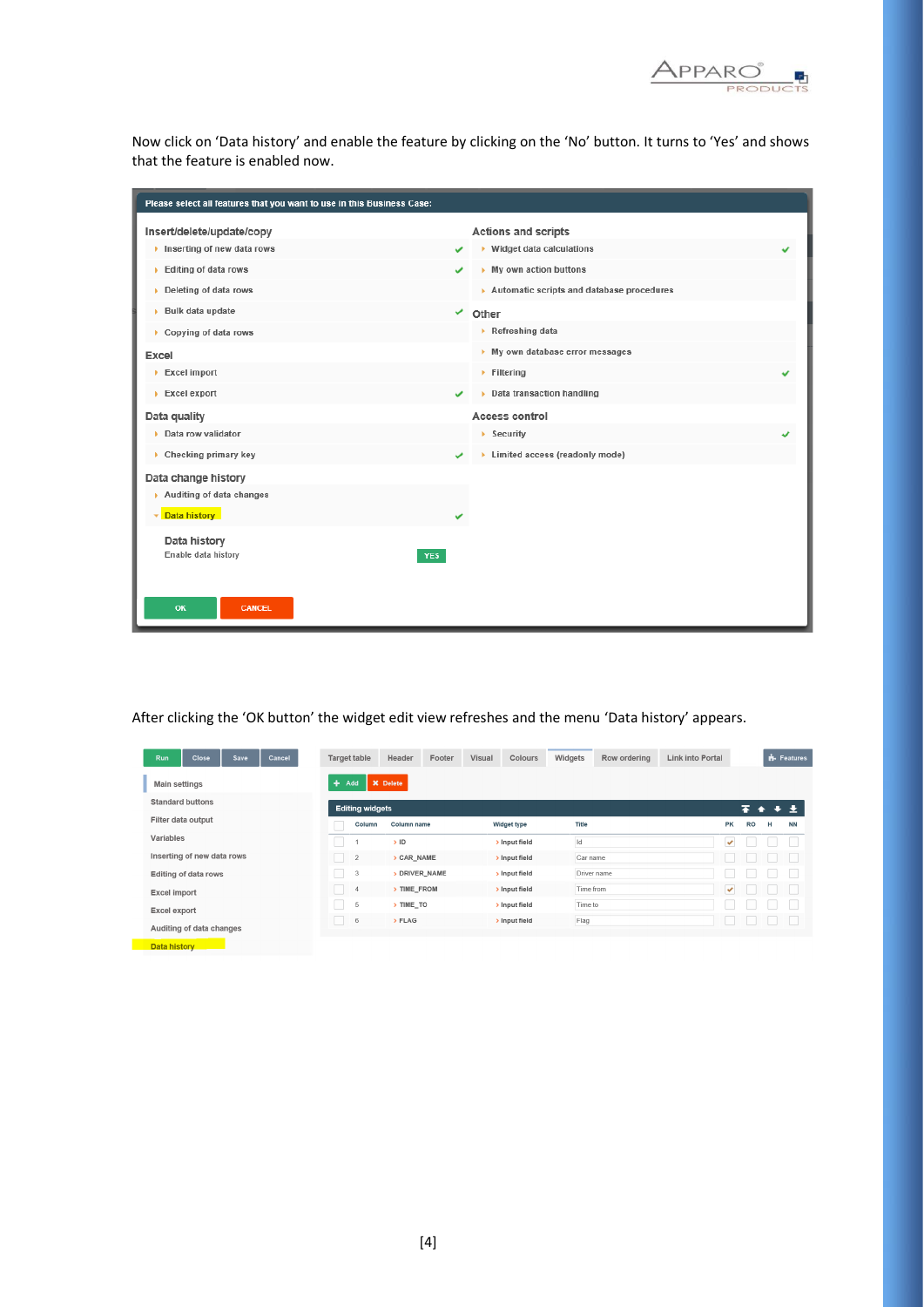

# **4 Settings of the History feature**

#### **4.1 Tab Main**

#### 4.1.1 Use columns as row group

The row group can be imagined as the 'primary key' group of the History group. It is used to identify the data rows belonging to a history group and can contain one or several columns.

**Hints:**

- The row group should build a unique identifier (like a primary key).
- Take sure that users cannot alter the values of the row group. If values of the history group are changing, this will create new history group (a new entry).

In our example the CAR\_NAME is unique and can be used for the history group. Changing any other value will create a new row for this history group and mark it as current, the old values are historicized and in the most cases hidden with filters.

#### **Hint:**

Changing CAR\_NAME will create a new history group, since the unique identifier has changed.

In our simple example is 'any other value' the column DRIVER\_NAME only, since all other dimensions cannot be used for the history group.

You must not use for the history group:

- Auto computed columns (as the ID column, which is generated by the DB)
- All columns mapped to the history feature (as TIME\_FROM, TIME\_TO, FLAG)

#### 4.1.2 Time resolution

| Time resolution          | Same day                             |                                         |
|--------------------------|--------------------------------------|-----------------------------------------|
|                          | Same day                             | I in the same time<br>imns automaticall |
|                          | Same hour                            | pecified 'state (U,                     |
|                          | Same minute                          |                                         |
| "Valid from" date column | Same second                          |                                         |
|                          | After each change (same millisecond) | table is used for                       |
|                          | CUILLIII, ITIUJI DU a part UI tho    | rv kev                                  |

Sets the timeframe, within a correction (= row update) without historizing is allowed.

Let's say this property is set to '*Same minute*', which means if the user is changing the history row within one minute, then no new row is created for the history feature. '*One hour*' allows corrections withing one hour and '*After each change (same millisecond)*' will always create a history row.

Double entries comparing with current data rows are ignored automatically (no update, no insert).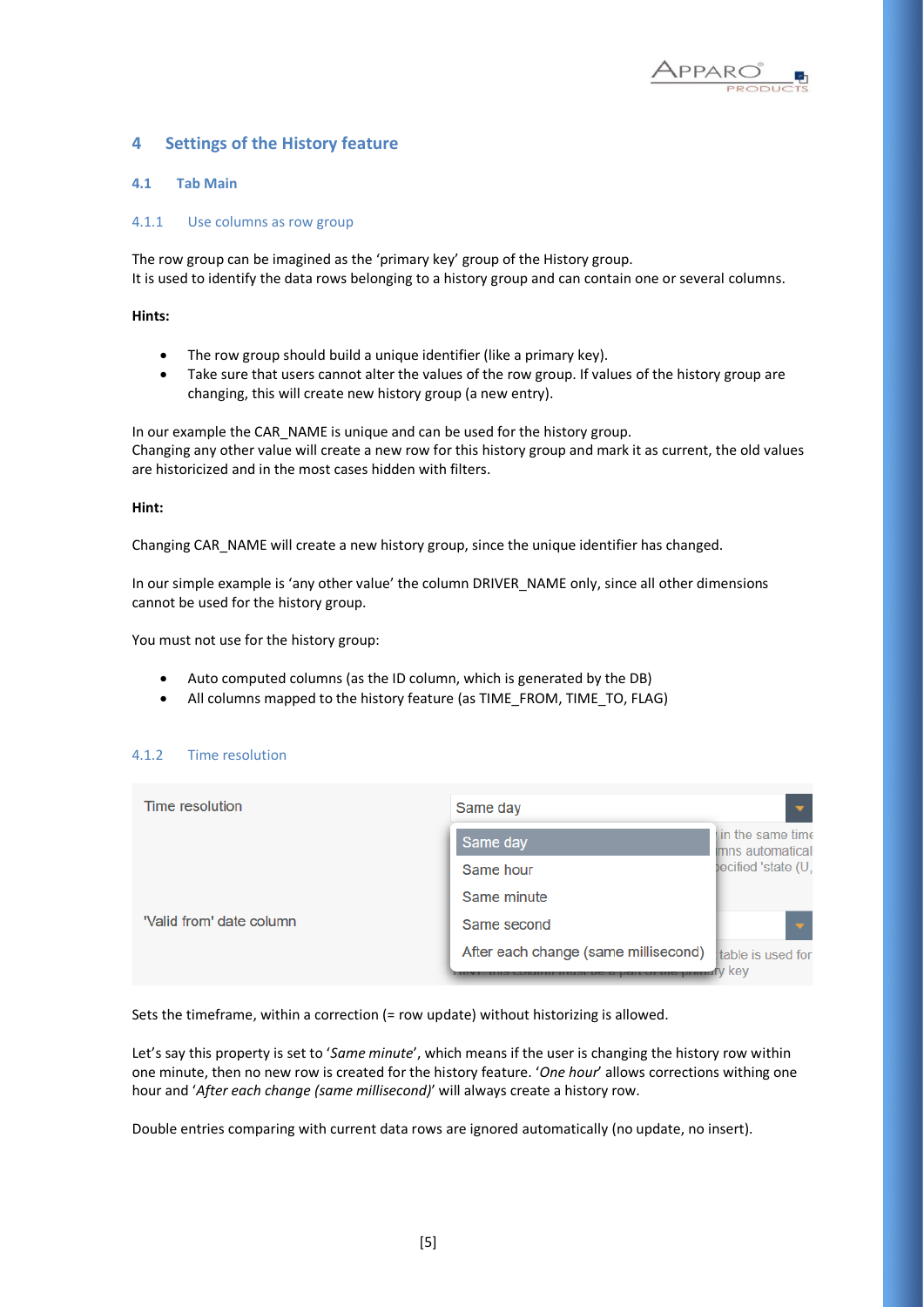

#### 4.1.3 'Valid from' date column

This property needs to be mapped to the 'TIME\_FROM' widget. It is storing the valid from value of the history feature.

#### **Hint:**

It is important that the widget for the valid from property of the history feature (TIME\_FROM in our example) is part of the primary key of the Business Case.

In the most cases the **valid from** date will be generated automatically by the Business Case, using the variable <%CURRENT\_DATE%> as constant value in insert and update case in the widget settings of the TIME\_FROM widget (tab Mapping & Other)

**or** it is taken from the advanced constant value settings for 'valid-from' widget (History menu, tab 'Advanced')

**or** this date is read from Excel document or manual entry.

# Widget settings of database column TIME FROM

| Widget type    | <b>Mapping &amp; Other</b>              | <b>Flags</b>     | <b>Visual</b> | Visual help texts                            | Data output format |
|----------------|-----------------------------------------|------------------|---------------|----------------------------------------------|--------------------|
| Column name    |                                         | TIME_FROM        |               |                                              | $\pmb{\pi}$        |
| Default value  |                                         |                  |               |                                              |                    |
| Constant value |                                         |                  |               | Use constant value in insert and update case |                    |
|                |                                         | <%CURRENT DATE%> |               |                                              |                    |
|                | Variable for using content in detail BC |                  |               |                                              |                    |
| <b>OK</b>      | <b>CANCEL</b>                           |                  |               |                                              |                    |

Also important is the correct database column date/time format of this widget. If the history feature is set to 'After each change' the corresponding date column must support milliseconds.

**Please note: It is possible to enter future valid-from dates manually or by variable. If the user changes a data row whose valid-from date is in the future, the history feature will NOT create a new entry, but ALWAYS will update the current entry only.**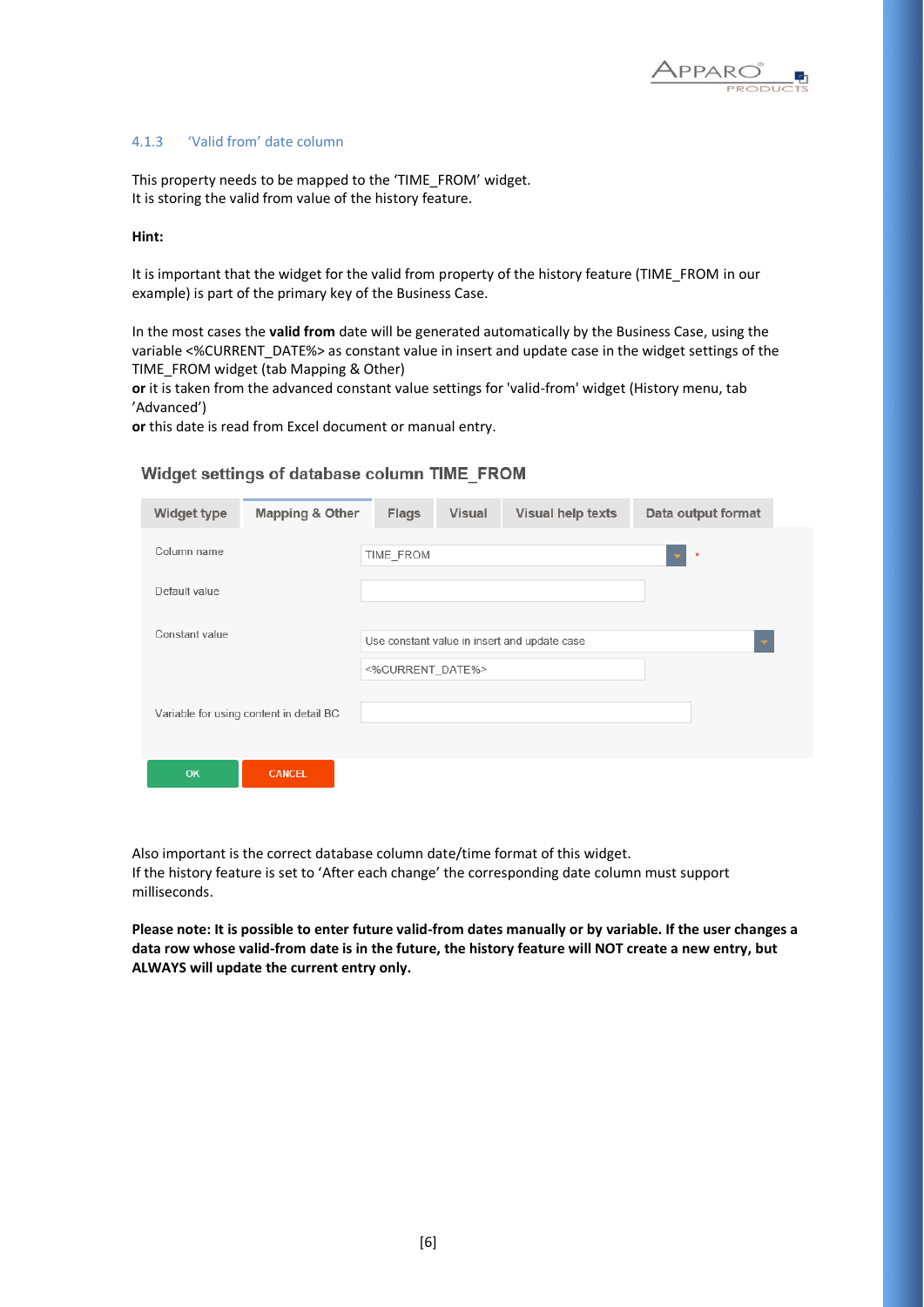

We recommend to set the widgets output format to at least 'Date with Time Medium' The history feature works independently of this setting.

| <b>Widget type</b>            | <b>Mapping &amp; Other</b> | <b>Flags</b><br><b>Visual</b>                                                        | Visual help texts | Data output format |
|-------------------------------|----------------------------|--------------------------------------------------------------------------------------|-------------------|--------------------|
| Output type                   |                            | Number<br>Currency<br>Percentage<br>Date / Time<br>Text<br>Use type of output column |                   | $\pmb{\ast}$       |
| Show date picker              |                            | ✔                                                                                    |                   |                    |
| Date and time part            |                            | <b>Date</b><br>Time<br>Date with time                                                |                   |                    |
| Format                        |                            | Short<br>Medium<br>Long<br>Full<br>Custom                                            |                   |                    |
| Data quality check            |                            |                                                                                      |                   |                    |
| Custom validator Java 7 class |                            | $---$                                                                                | 0                 |                    |
| Interval                      |                            | Minimum allowed:<br>Maximum allowed:                                                 |                   |                    |
| OK                            | <b>CANCEL</b>              |                                                                                      |                   |                    |

Widget settings of database column TIME FROM

This setting returns a date in the format 'Oct 25, 2016 9:17:13 AM'

#### **Hint:**

For milliseconds use the custom output type e.g. 'dd.MM.yyyy:hh.mm.ss.SSS'

#### 4.1.3.1 Validate valid from

| "Valid from' date column | TIME FROM |  | Validate that the new 'valid from' value precede the<br>latest existing 'valid from' value of this row group. |
|--------------------------|-----------|--|---------------------------------------------------------------------------------------------------------------|
| "Valid to' date column   | TIME TO   |  |                                                                                                               |
| Llea for currant flag    | ELAC-     |  |                                                                                                               |

The valid from property also contains the checkbox 'Validate that the new 'valid from' value precede the latest existing 'valid from' value of this row group'.

#### **Example:**

The user is selecting the valid from date manually by a date picker (and not using the <%CURRENT\_DATE%> variable as constant value, see 'advanced valid from settings' in tab advanced, in menu 'History'), in this case you may activate the checkbox, to make sure that a new entry will be valid (which requires a newer valid from date).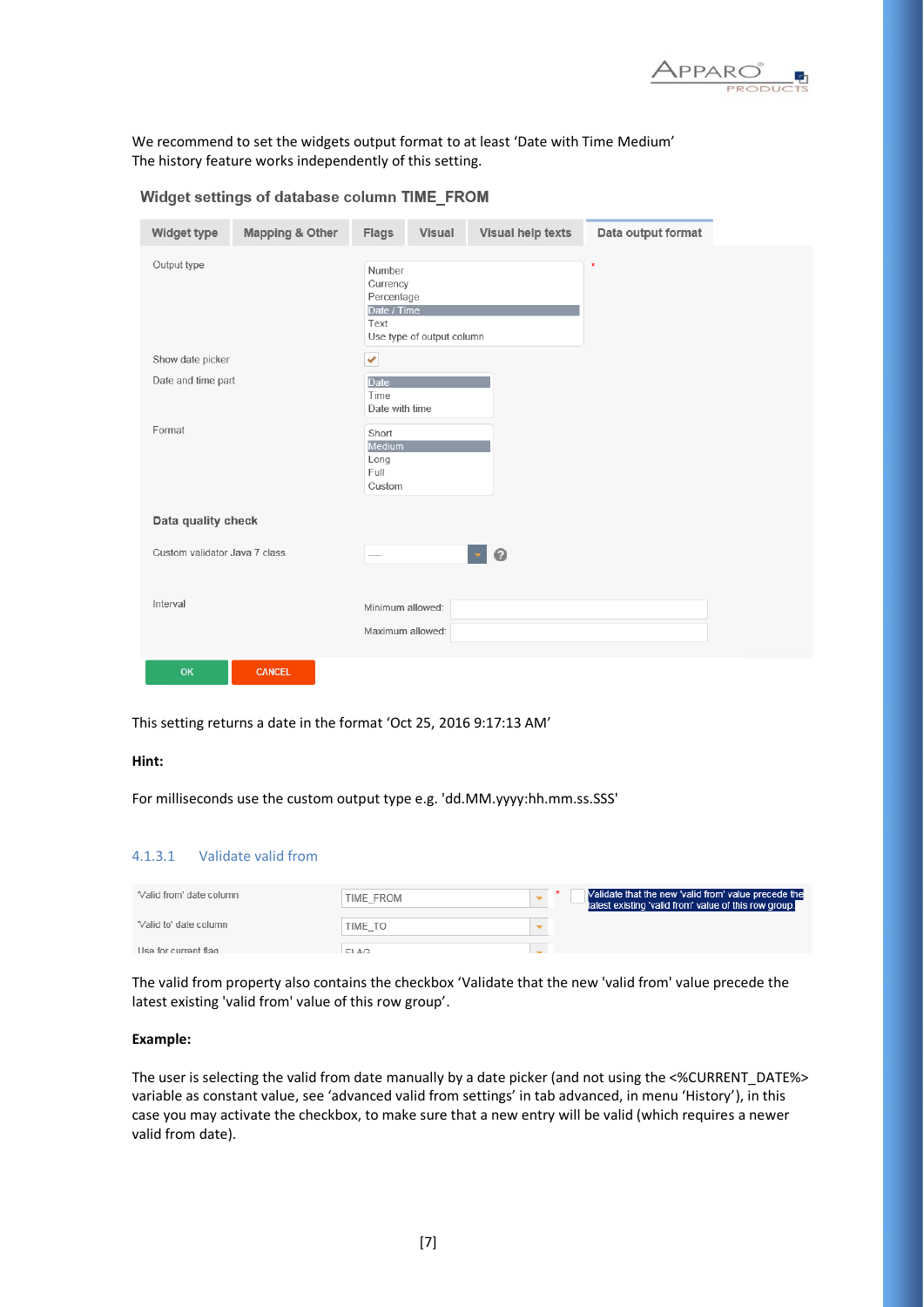

#### 4.1.4 'Valid to' date column

In our example we map here the widget 'TIME\_TO'.

Fast Edit is automatically inserting the values for this widget.

A new history row is set to the 'infinity date' (which we will explain later) and the old historicized row get's a timestamp, which shows that the history row is not longer the 'current' row.

| Id | Car name          | Driver name  | Time from               | Time to                  | Flag    |
|----|-------------------|--------------|-------------------------|--------------------------|---------|
|    | 2 Porsche-Cavenne | Silvio Speed | Oct 25, 2016 9:17:13 AM | Ct 25, 2016 9:17:35 AM   | 圊<br>n. |
|    | 3 Porsche-Cavenne | Rich Racer   | Oct 25, 2016 9:17:36 AM | Dec 31, 2999 12:00:00 AM | 圖       |

We changed the dimension 'Driver name' to Rich Racer at 9:17:36 AM (row with ID=3), the system created a new row with infinity date (row with ID=3) and sets the valid to date (time to) of the old row to 9:17:35 AM and marks it that way as not current. Reading time from and time to we know this row was the current history row from 9:17:13 AM to 9:17:35 AM.

#### **Hint:**

We recommend to set the data output format of the valid to widget (TIME\_TO) the same way as the valid from widget (TIME\_FROM).

In our example to 'Date with Time (medium)'.

#### 4.1.5 Use for current flag

This optional property can be mapped to the current flag widget. In the most cases the current history row will be set to 1 (when using 0 and 1 for current flag). It allows to easier filter the Business Case.

#### **Example:**

When we use this filter: FLAG = 1, then all historicized rows will not be shown to the end user in the Business Case.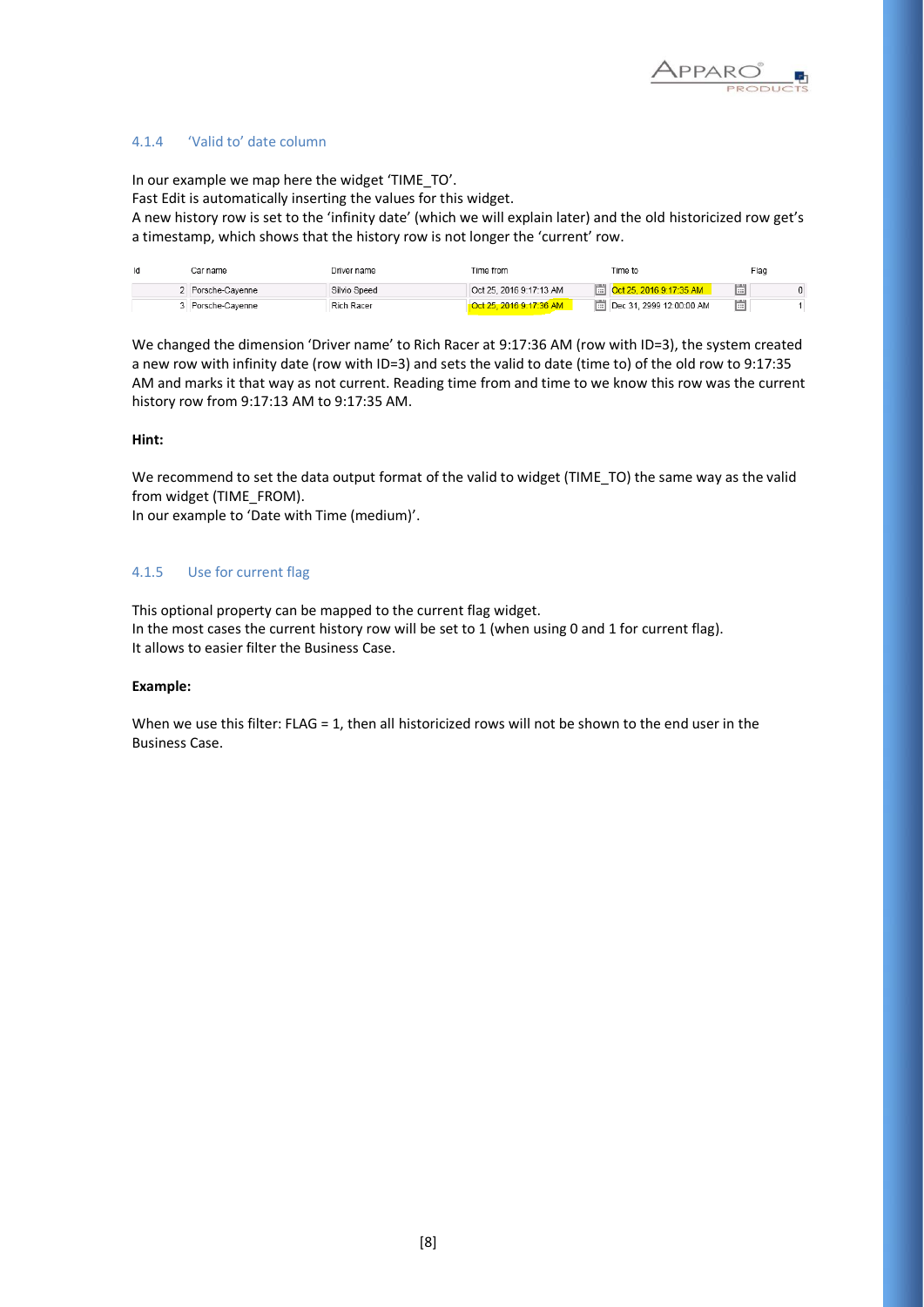

#### **4.2 Tab Advanced**

| Advanced<br>Main                                                                                                                                        |                                                                                                                                                                                            |                                                                                                                                                                               |
|---------------------------------------------------------------------------------------------------------------------------------------------------------|--------------------------------------------------------------------------------------------------------------------------------------------------------------------------------------------|-------------------------------------------------------------------------------------------------------------------------------------------------------------------------------|
| Date for infinity                                                                                                                                       | 12.31.2999 0:0:0<br>- d - day of month (1-31)<br>- M - month of year (1-12)<br>- yyyy - year<br>$-$ H - hour<br>- m - minute<br>- s-second<br>e.g. 1.1.2999 1:45:45 or 12.31.2999 11:11:11 | The infinity date is used in the 'date to' column for the current data row. The date format is MM.dd.yyyy H:m:s where                                                         |
| History flag for current row                                                                                                                            | 1<br>$\star$                                                                                                                                                                               | Here you can define the value for the current column for the data row with the current values<br>Specify number in format "###,###.###" or for text you can use any character |
| History flag for not current row                                                                                                                        | ÷<br>$\mathbf{0}$                                                                                                                                                                          | Here you can define the value for the current column for all non-current data rows<br>Specify number in format "###,###.###" or for text you can use any character            |
| Set historical entries to read-only                                                                                                                     |                                                                                                                                                                                            | If enabled then data records with a valid-to date that lie in the past cannot be deleted or changed.                                                                          |
| Don't delete entries physically                                                                                                                         | If enabled and the user deletes a record with valid-to date in the future.                                                                                                                 | the entry is not physically deleted, but the valid-to date is set to the current date and will be historicized.                                                               |
| Users can enter custom valid-to dates                                                                                                                   | If enabled, the user can set custom valid-to dates for the current row.                                                                                                                    | By default, the valid-to date is taken from the feature settings (infinity date) and used for the current row.                                                                |
| Use advanced constant value settings for<br>'valid-from' widget<br>Advanced constant value settings for 'valid-from' widget                             | ✔                                                                                                                                                                                          | If enabled, the use of constant values of the widget 'valid-from' can be defined in a more detailed way.                                                                      |
| The constant value for inserting a new history group entry                                                                                              |                                                                                                                                                                                            | $\mathsf{V}$<br><%TIMESTAMP%><br>Use format 'yyyy-MM-dd HH:mm.ss.SSS'<br>e.g. 2019-09-25 14:59:59.000                                                                         |
| The constant value for editing an existing group entry                                                                                                  |                                                                                                                                                                                            | V<br><%TIMESTAMP%><br>Use format 'yyyy-MM-dd HH:mm.ss.SSS'<br>e.g. 2019-09-25 14:59:59.000                                                                                    |
| If activated, the user can manually overwrite the set constant values                                                                                   |                                                                                                                                                                                            |                                                                                                                                                                               |
| If left empty, no constant values are used.<br>Set constant values are valid for all security groups if using security group-dependent constant values. |                                                                                                                                                                                            |                                                                                                                                                                               |

# It contains the settings for the infinity date, the current flag and other settings.

4.2.1 Date for infinity

The infinity date is used in the 'date to' column for the current data row. The date format is: MM.dd.yyyy H:m:s Where

- d day of month (1-31)
- M month of year (1-12)
- yyyy year
- H hour
- m minute
- s second

e.g. 1.1.2999 1:45:45 or 12.31.2999 11:11:11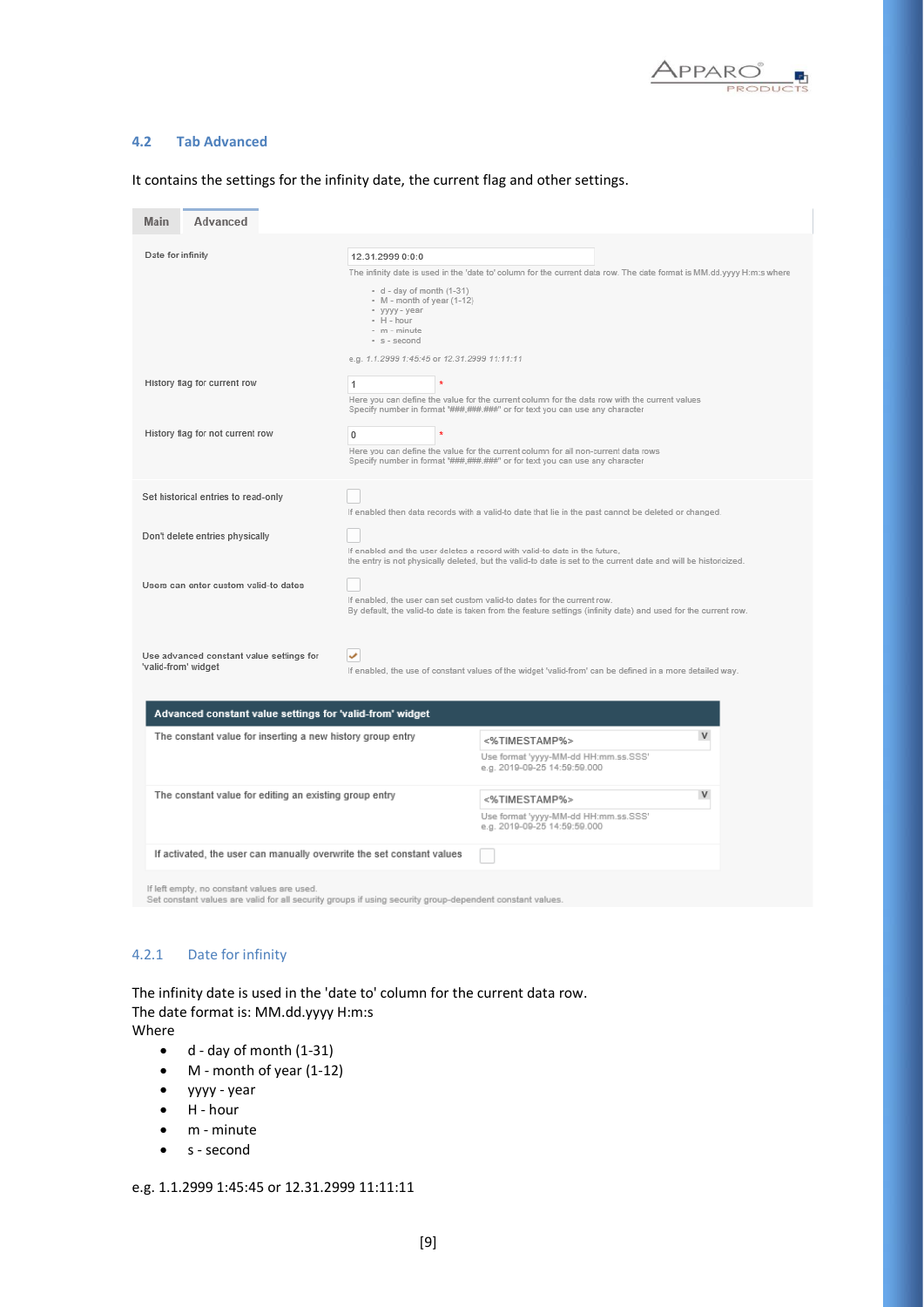

#### 4.2.2 History flag for current row

Here you can define the value for the current column for the data row with the current values Specify number in format "###,###.###" or for text you can use any character.

In most cases the value '1' is used here.

#### 4.2.3 History flag for not current row

Here you can define the value for the current column for all non-current data rows Specify number in format "###,###.###" or for text you can use any character

In most cases the value '0' is used here.

### 4.2.4 Set historical entries to read-only

If enabled then data records with a valid-to date that lie in the past turns to read-only and cannot be deleted or changed.

#### 4.2.5 Don't delete entries physically

If enabled and the user deletes a record with valid-to date in the future, the entry is not physically deleted. In this case the valid-to date is set to the current date instead and will be historicized.

## 4.2.6 Users can enter custom valid-to dates

If enabled, the user can set manually custom valid-to dates for the current row. By default is the valid-to date taken from the feature settings (infinity date) and used for the current row automatically.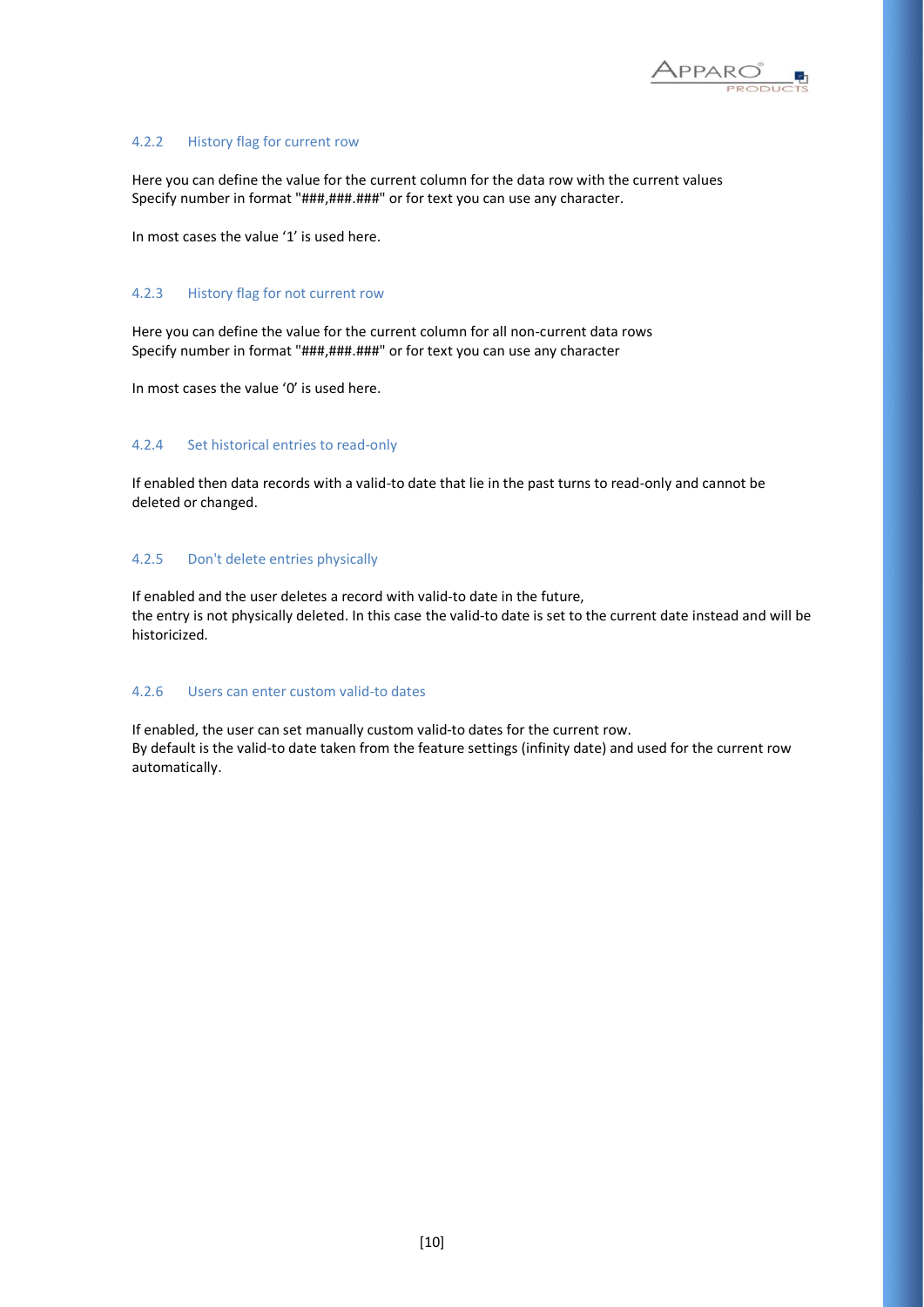

#### 4.2.7 Use advanced constant value settings for 'valid-from' widget

If enabled, the use of constant values of the widget 'valid-from' can be defined in a more detailed way. If this feature is activated, but the constant values for inserting and/or editing were left empty, then no constant values are used.

Set constant values are valid for all security groups if using security group-dependent constant values.

#### **The advanced constant value settings for 'valid-from' widget offers three options:**

#### *1. The constant value for inserting a new history group entry*

You can use custom or predefined variables here (e.g. <%TIMESTAMP%> or <%CURRENT\_DATE%>) or a fix date value with the format 'yyyy-MM-dd HH:mm.ss.SSS' e.g. 2019-09-25 14:59:59.000

#### *2. The constant value for editing an existing group entry*

You can use custom or predefined variables here (e.g. <%TIMESTAMP%> or <%CURRENT\_DATE%>) or a fix date value with the format 'yyyy-MM-dd HH:mm.ss.SSS' e.g. 2019-09-25 14:59:59.000

#### *3. If activated, the user can manually overwrite the set constant values*

Users can enter manually custom values instead of using the given constant values.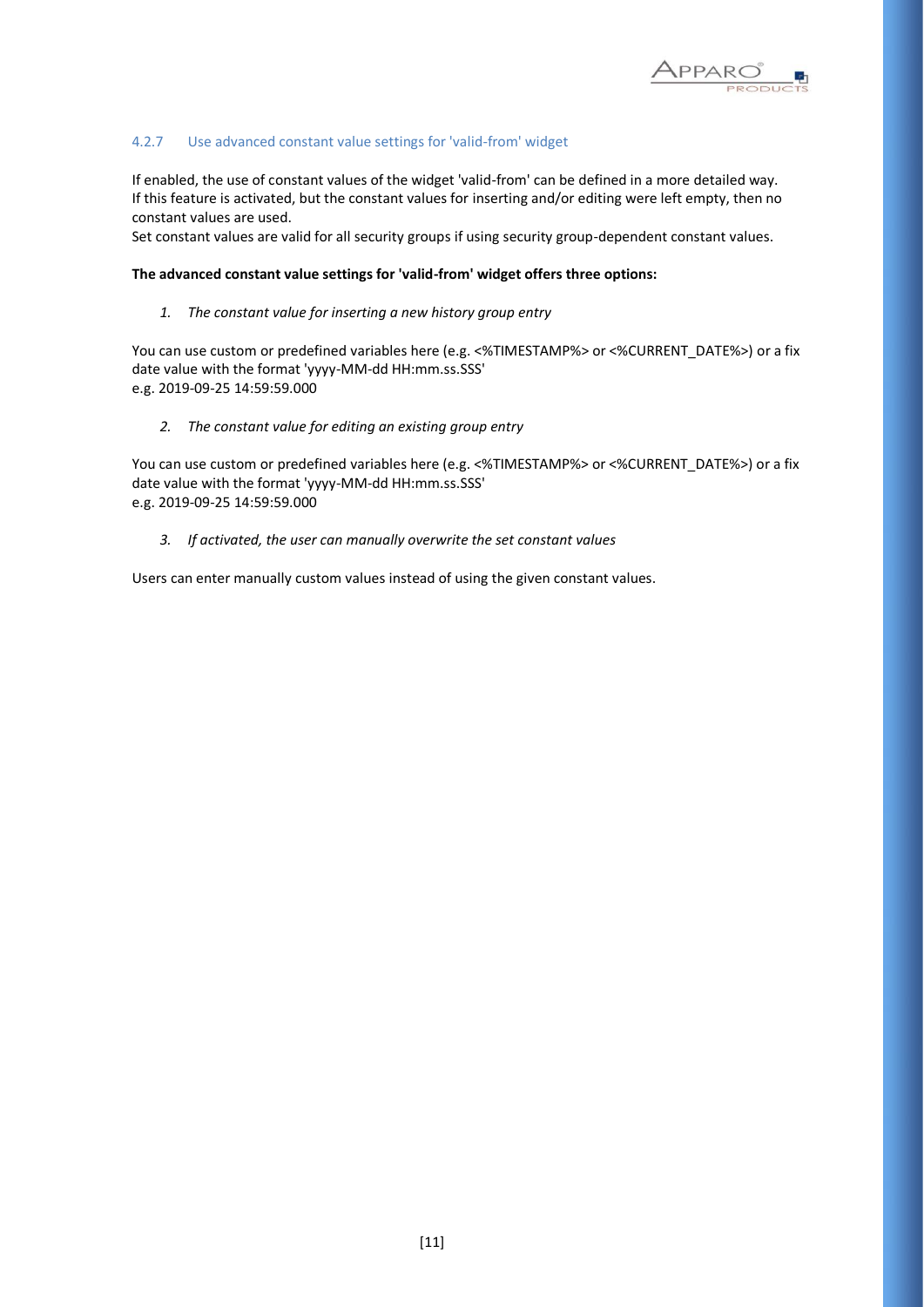

# **5 Hands on**

We will now continue with our example and setup the Business Case step by step. As preparation we already created the Business Case, including the additional columns for the history feature.

#### **5.1 Step 1 - Setting up the History feature**

| <b>Main</b>            | <b>Advanced</b>                                    |                                                                                                                                                                                                                                                                                                                                                                                                                                                                                                                                                                                                                          |
|------------------------|----------------------------------------------------|--------------------------------------------------------------------------------------------------------------------------------------------------------------------------------------------------------------------------------------------------------------------------------------------------------------------------------------------------------------------------------------------------------------------------------------------------------------------------------------------------------------------------------------------------------------------------------------------------------------------------|
|                        | Please read this <b>document</b> for more details. | Using history functionality means that Apparo Fast Edit is automatically copying a data row if the user is changing a valu<br>Depending on the decision strategy (time resolution) it is updating the row or copying including time frame update.<br>The row group normally contains all used primary key widgets. It must not contain date from & date to columns.<br>For auto-handling the date from widget, it requires e.g. the <%CURRENT DATE%> variable set as constant value in ins<br>Please set the output type of this widget to at least date with time (medium). For milliseconds use the custom output type |
|                        | Use columns as row group                           | ID<br>CAR NAME<br><b>DRIVER NAME</b><br><b>TIME FROM</b><br><b>TIME TO</b><br><b>FLAG</b>                                                                                                                                                                                                                                                                                                                                                                                                                                                                                                                                |
| <b>Time resolution</b> |                                                    | After each change (same millisecond)<br>If there are 2 or more data changes into a row in the same time frai<br>and changing the 'date from' and 'date to' columns automatically to<br>Special case: if simple auditing is used with specified 'state (U,I,D)'<br>strategy)                                                                                                                                                                                                                                                                                                                                              |
|                        | "Valid from" date column                           | <b>TIME FROM</b><br>The 'valid from' database column of the target table is used for stor<br>HINT: this column must be a part of the primary key                                                                                                                                                                                                                                                                                                                                                                                                                                                                         |
|                        | "Valid to" date column                             | <b>TIME TO</b><br>The 'valid to' database column of the target table is used for storing                                                                                                                                                                                                                                                                                                                                                                                                                                                                                                                                 |
|                        | Use for current flag                               | <b>FLAG</b><br>The 'current' database column of the target table is used for markin                                                                                                                                                                                                                                                                                                                                                                                                                                                                                                                                      |

With CAR\_NAME as history group, we are historizing any changes in the widget DRIVER\_NAME. Time resolution same second is storing any change when using manual input.

## **Hint:**

ID cannot be part of the history group; the database is computing the value.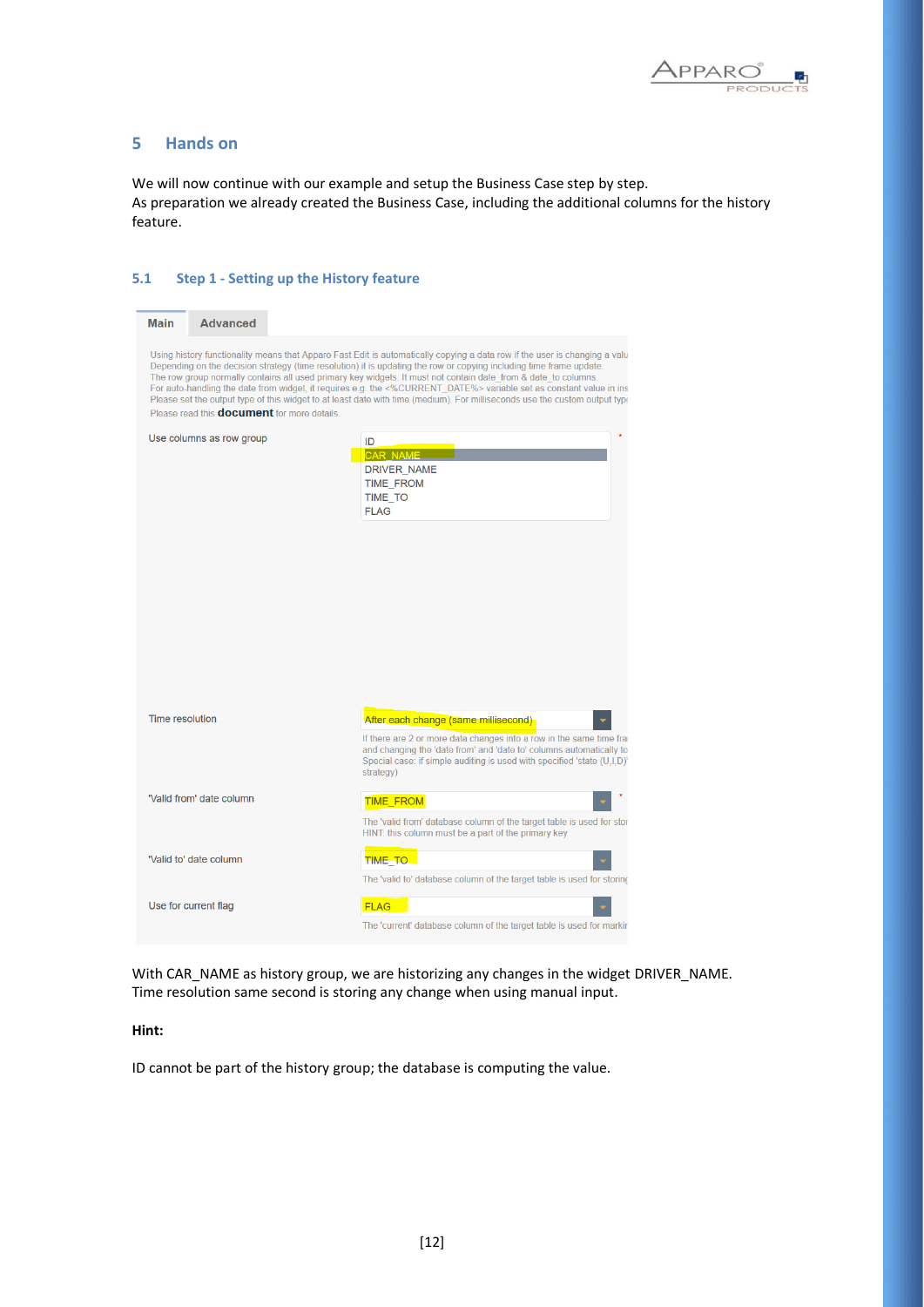

#### **5.2 Step 2 - Preparing the Business Case**

# 5.2.1 Primary key and hidden widgets

| <b>Target table</b>    | Header<br>Footer                                                                                                                                                                                                                                                                                                                                                                    | Visual | Widgets<br>Colours                                                                                        | Row ordering | Link into Portal                                                                                                                                                                                               |              |    | <b>n</b> - Feature: |
|------------------------|-------------------------------------------------------------------------------------------------------------------------------------------------------------------------------------------------------------------------------------------------------------------------------------------------------------------------------------------------------------------------------------|--------|-----------------------------------------------------------------------------------------------------------|--------------|----------------------------------------------------------------------------------------------------------------------------------------------------------------------------------------------------------------|--------------|----|---------------------|
|                        |                                                                                                                                                                                                                                                                                                                                                                                     |        | A widget is a flexible input/output component that is connected to a database column of the target table. |              | In this tab you can place widgets into this Business Case, into different areas like filtering area, bulk update area, editing area, input area and calculation area. Each area has a different functionality: |              |    |                     |
| ۰<br>Add               | Filtering area: The place for filtering widgets for comfortable filtering<br>Bulk update area: Widgets for updating many rows with one mouse click<br>Editing area: Widgets for editing existing data rows<br>Inserting area: Widgets for inserting data - The inserting area is part of the editing area<br>Calculation area: Area for output of statistic data<br><b>X</b> Delete |        |                                                                                                           |              |                                                                                                                                                                                                                |              |    |                     |
| <b>Editing widgets</b> |                                                                                                                                                                                                                                                                                                                                                                                     |        |                                                                                                           |              |                                                                                                                                                                                                                |              | ∓  |                     |
|                        |                                                                                                                                                                                                                                                                                                                                                                                     |        |                                                                                                           |              |                                                                                                                                                                                                                |              |    |                     |
| Column                 | Column name                                                                                                                                                                                                                                                                                                                                                                         |        | Widget type                                                                                               |              | Title                                                                                                                                                                                                          | <b>PK</b>    | RO |                     |
|                        | $>$ ID                                                                                                                                                                                                                                                                                                                                                                              |        | > Input field                                                                                             |              | Id                                                                                                                                                                                                             | $\checkmark$ |    |                     |
| $\overline{2}$         | > CAR_NAME                                                                                                                                                                                                                                                                                                                                                                          |        | > Input field                                                                                             |              | Car name                                                                                                                                                                                                       |              |    | H                   |
| 3                      | > DRIVER_NAME                                                                                                                                                                                                                                                                                                                                                                       |        | > Input field                                                                                             |              | Driver name                                                                                                                                                                                                    |              |    |                     |
| 4                      | > TIME_FROM                                                                                                                                                                                                                                                                                                                                                                         |        | > Input field                                                                                             |              | Time from                                                                                                                                                                                                      | $\checkmark$ |    |                     |
| 5                      | > TIME_TO                                                                                                                                                                                                                                                                                                                                                                           |        | > Input field                                                                                             |              | Time to                                                                                                                                                                                                        |              |    |                     |

The primary key is the ID and TIME\_FROM.

ID can be part of the primary key but not part of the history group, the primary key combination of the Business Case can differ from the primary key of the database table.

ID, TIME\_FROM, TIME\_TO and FLAG are set to hidden, users don't need to change them.

# 5.2.2 Setting up TIME\_FROM & TIME\_TO

| <b>Widget type</b> | <b>Mapping &amp; Other</b>              | <b>Flags</b>     | <b>Visual</b> | <b>Visual help texts</b>                     | Data output format |
|--------------------|-----------------------------------------|------------------|---------------|----------------------------------------------|--------------------|
| Column name        |                                         | TIME_FROM        |               |                                              | $\pmb{\ast}$       |
| Default value      |                                         |                  |               |                                              |                    |
| Constant value     |                                         |                  |               | Use constant value in insert and update case |                    |
|                    |                                         | <%CURRENT DATE%> |               |                                              |                    |
|                    | Variable for using content in detail BC |                  |               |                                              |                    |
|                    |                                         |                  |               |                                              |                    |
| OK                 | <b>CANCEL</b>                           |                  |               |                                              |                    |

We insert CURRENT\_DATE as constant value in insert and update case in the widget TIME\_FROM. This allows Fast Edit to automatically manage the history properties 'valid from' and 'valid to'.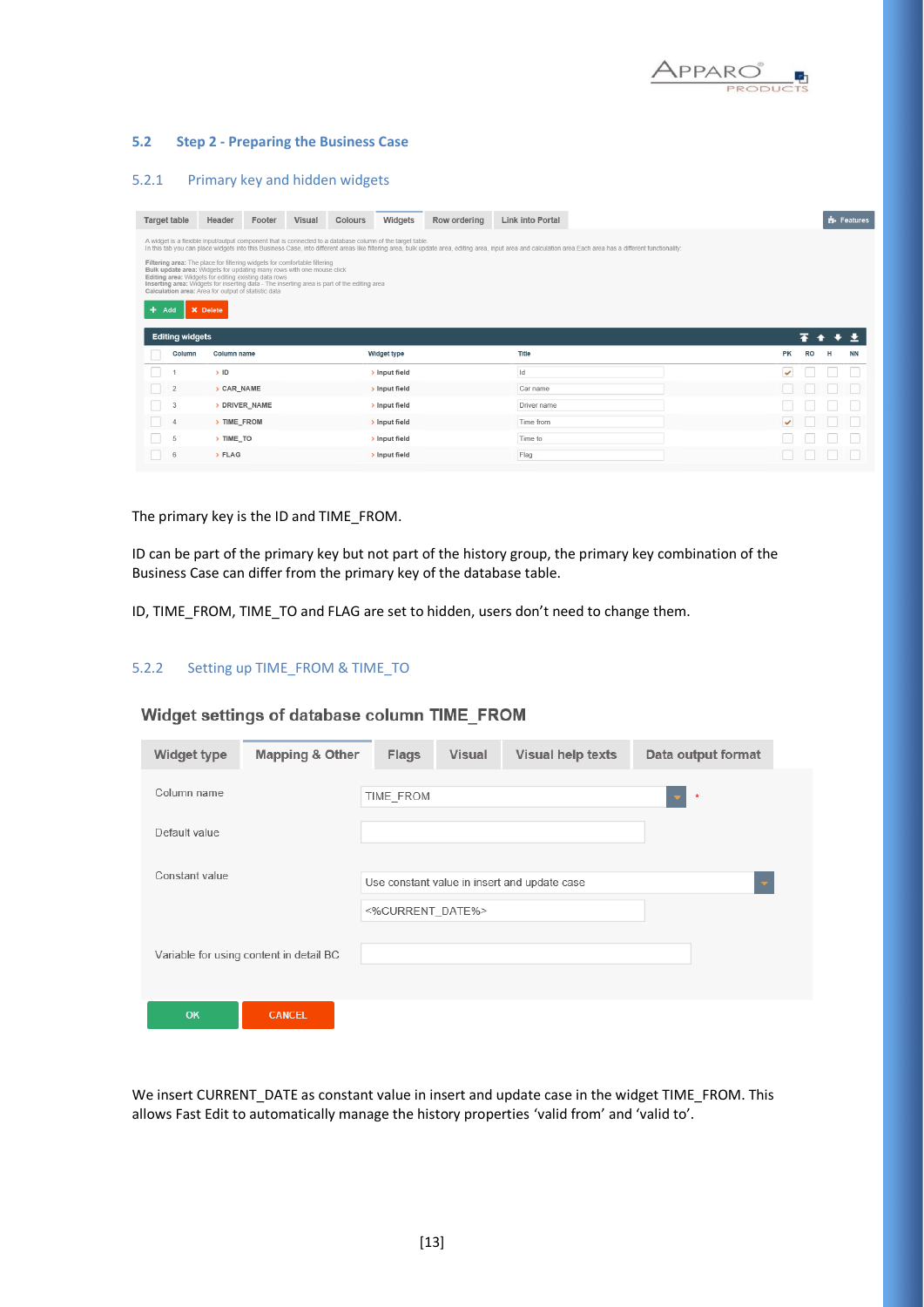

| Widget type                   | Mapping & Other | <b>Flags</b>                                            | <b>Visual</b>             | Visual help texts | Data output format |  |
|-------------------------------|-----------------|---------------------------------------------------------|---------------------------|-------------------|--------------------|--|
| Output type                   |                 | Number<br>Currency<br>Percentage<br>Date / Time<br>Text | Use type of output column |                   | $\pmb{\ast}$       |  |
| Show date picker              |                 | v                                                       |                           |                   |                    |  |
| Date and time part            |                 | <b>Date</b><br>Time<br>Date with time                   |                           |                   |                    |  |
| Format                        |                 | Short<br>Medium<br>Long<br>Full<br>Custom               |                           |                   |                    |  |
| Data quality check            |                 |                                                         |                           |                   |                    |  |
| Custom validator Java 7 class |                 | $\cdots$                                                |                           | 0                 |                    |  |
| Interval                      |                 | Minimum allowed:<br>Maximum allowed:                    |                           |                   |                    |  |
| OK                            | <b>CANCEL</b>   |                                                         |                           |                   |                    |  |

Widget settings of database column TIME\_FROM

We set the data output format of the widgets **TIME\_FROM** and **TIME\_TO** to Date with Time (medium)

# 5.2.3 Setting up Business Case output filter

| <b>Run</b>           | <b>Close</b>                | <b>Save</b> | Cancel | Filter data output                                                                    |
|----------------------|-----------------------------|-------------|--------|---------------------------------------------------------------------------------------|
| <b>Main settings</b> |                             |             |        | The SQL filter conditions are filtering data rows of the target table for the output. |
|                      | <b>Standard buttons</b>     |             |        | $FLAG = 1$                                                                            |
|                      | Filter data output          |             |        |                                                                                       |
| Variables            |                             |             |        |                                                                                       |
|                      | Inserting of new data rows  |             |        |                                                                                       |
|                      | <b>Editing of data rows</b> |             |        |                                                                                       |
| <b>Excel import</b>  |                             |             |        |                                                                                       |
| <b>Excel export</b>  |                             |             |        | <b>FLAG</b>                                                                           |
|                      | Auditing of data changes    |             |        |                                                                                       |
| Data history         |                             |             |        |                                                                                       |

FLAG=1 filters all historicized rows, since those have the value 0 in the column FLAG.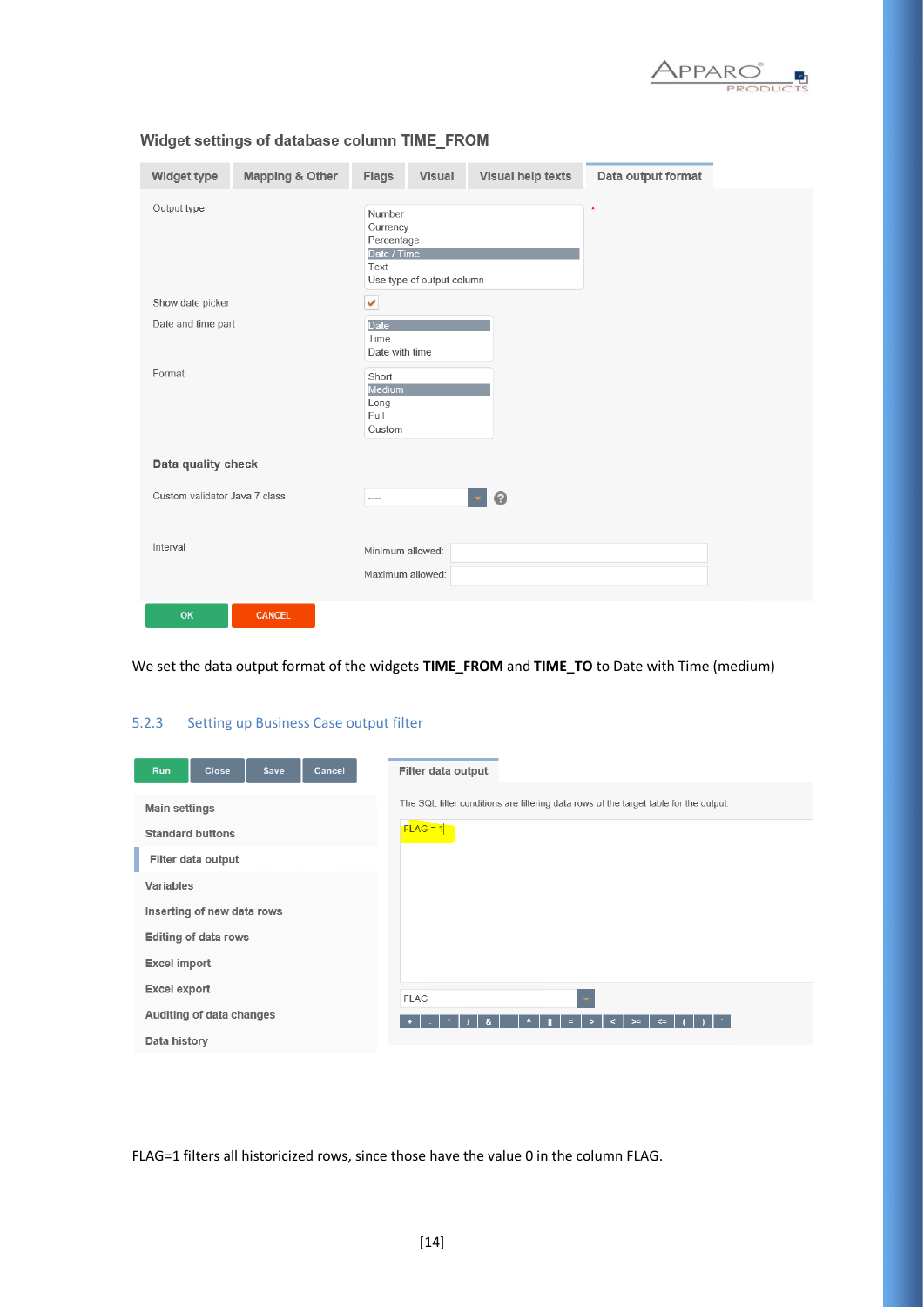

#### 5.2.4 Setting up the history

As last part we want to add a driver history, that shows all recent drivers, which is technically seen a list of all historicized rows.

We simply use an adapted copy of the Business Case, removed the filter and the history feature and created a hyperlink widget to this Business Case.

#### 5.2.5 Result

For the user, the history feature works totally hidden.

| Apparo Fast Edit     |        |               |               |                    |               |                        |                         |  | en |
|----------------------|--------|---------------|---------------|--------------------|---------------|------------------------|-------------------------|--|----|
| History feature demo |        |               |               |                    |               |                        |                         |  |    |
| Car name             |        | Driver name   |               | Driver history     |               |                        |                         |  |    |
| <b>VW Bulli</b>      |        | Happy Hippy   |               | $\rightarrow$ Show |               |                        |                         |  |    |
| Bugatti-Speedster    |        | Saladin Salt  |               | $\rightarrow$ Show |               |                        |                         |  |    |
| Porsche-Cayenne      |        | Monty Simmons |               | $\rightarrow$ Show |               |                        |                         |  |    |
|                      |        |               |               |                    |               |                        |                         |  |    |
|                      |        |               |               |                    |               |                        |                         |  |    |
|                      |        |               |               |                    |               |                        |                         |  |    |
|                      |        |               |               |                    |               |                        |                         |  |    |
|                      |        |               |               |                    |               |                        |                         |  |    |
|                      |        |               |               |                    |               |                        |                         |  |    |
|                      |        |               |               |                    |               |                        |                         |  |    |
|                      |        |               |               |                    |               |                        |                         |  |    |
|                      |        |               |               |                    |               |                        |                         |  |    |
|                      |        |               |               |                    |               |                        |                         |  |    |
|                      |        |               |               |                    |               |                        |                         |  |    |
|                      |        |               |               |                    |               |                        |                         |  |    |
|                      |        |               |               |                    |               |                        |                         |  |    |
| Page: 1/1            |        |               |               |                    |               |                        |                         |  | €→ |
| OK                   | CANCEL | <b>CLOSE</b>  | <b>DELETE</b> | <b>INSERT</b>      | <b>RELOAD</b> | <b>EXPORT TO EXCEL</b> | <b>EXCEL ROW-IMPORT</b> |  |    |

| History feature demo<br>Driver name<br>Driver history<br>Car name<br><b>VW Bulli</b><br>Hanny Hinny<br>$\sqrt{5h}$<br>http://aq3/?clientid=Demo&bc=Demo-History hist&p2=Porsche-Cayenne&dateFormat=MM.dd.yyyy+H%3Am%3- Internet Explorer<br><b>HOX</b><br>Bugatti-Speedster<br>Apparo Fast Edit<br>Demo<br>en<br>Porsche-Cayenne<br><b>Driver history</b><br>Time from<br>Time to<br>Flag<br>Car name<br>Driver name<br>圖<br>Dec 31, 2999 12:00:00 AM<br>Porsche-Cayenne<br>Monty Simmons<br>Oct 26, 2016 1:44:58 PM<br>$\mathbf{1}$<br>圖<br>Oct 26, 2016 1:44:57 PM<br>Rich Racer<br>$\bf{0}$<br>Porsche-Cayenne<br>Oct 25, 2016 9:17:36 AM<br>$\mathbb{H}$<br>Oct 25, 2016 9:17:35 AM<br>Porsche-Cayenne<br>Silvio Speed<br>Oct 25, 2016 9:17:13 AM<br>$\mathbf 0$<br>圖<br>懎<br>Porsche-Cavenne<br>Page: 1/1<br>D<br>€→<br>A→<br>Page: 1/1<br><b>EXPORT TO EXCEL</b><br><b>EXCEL ROW-IMPORT</b><br><b>CLOSE</b><br><b>RELOAD</b><br>OK<br>CANCEL<br><b>DELETE</b><br><b>INSERT</b><br>$*100%$<br>$\cdot$ | <b>Apparo Fast Edit</b> |  |  | en | Demo |
|------------------------------------------------------------------------------------------------------------------------------------------------------------------------------------------------------------------------------------------------------------------------------------------------------------------------------------------------------------------------------------------------------------------------------------------------------------------------------------------------------------------------------------------------------------------------------------------------------------------------------------------------------------------------------------------------------------------------------------------------------------------------------------------------------------------------------------------------------------------------------------------------------------------------------------------------------------------------------------------------------------|-------------------------|--|--|----|------|
|                                                                                                                                                                                                                                                                                                                                                                                                                                                                                                                                                                                                                                                                                                                                                                                                                                                                                                                                                                                                            |                         |  |  |    |      |
|                                                                                                                                                                                                                                                                                                                                                                                                                                                                                                                                                                                                                                                                                                                                                                                                                                                                                                                                                                                                            |                         |  |  |    |      |
|                                                                                                                                                                                                                                                                                                                                                                                                                                                                                                                                                                                                                                                                                                                                                                                                                                                                                                                                                                                                            |                         |  |  |    |      |
|                                                                                                                                                                                                                                                                                                                                                                                                                                                                                                                                                                                                                                                                                                                                                                                                                                                                                                                                                                                                            |                         |  |  |    |      |
|                                                                                                                                                                                                                                                                                                                                                                                                                                                                                                                                                                                                                                                                                                                                                                                                                                                                                                                                                                                                            |                         |  |  |    |      |
|                                                                                                                                                                                                                                                                                                                                                                                                                                                                                                                                                                                                                                                                                                                                                                                                                                                                                                                                                                                                            |                         |  |  |    |      |
|                                                                                                                                                                                                                                                                                                                                                                                                                                                                                                                                                                                                                                                                                                                                                                                                                                                                                                                                                                                                            |                         |  |  |    |      |
|                                                                                                                                                                                                                                                                                                                                                                                                                                                                                                                                                                                                                                                                                                                                                                                                                                                                                                                                                                                                            |                         |  |  |    |      |
|                                                                                                                                                                                                                                                                                                                                                                                                                                                                                                                                                                                                                                                                                                                                                                                                                                                                                                                                                                                                            |                         |  |  |    |      |
|                                                                                                                                                                                                                                                                                                                                                                                                                                                                                                                                                                                                                                                                                                                                                                                                                                                                                                                                                                                                            |                         |  |  |    |      |
|                                                                                                                                                                                                                                                                                                                                                                                                                                                                                                                                                                                                                                                                                                                                                                                                                                                                                                                                                                                                            |                         |  |  |    |      |
|                                                                                                                                                                                                                                                                                                                                                                                                                                                                                                                                                                                                                                                                                                                                                                                                                                                                                                                                                                                                            |                         |  |  |    |      |
|                                                                                                                                                                                                                                                                                                                                                                                                                                                                                                                                                                                                                                                                                                                                                                                                                                                                                                                                                                                                            |                         |  |  |    | A→   |
| OK<br>CANCEL<br><b>ULUSE</b><br><b>UELETE</b><br><b>EXPURT TU EAUEL</b><br><b>EAUEL RUW-IMPURT</b>                                                                                                                                                                                                                                                                                                                                                                                                                                                                                                                                                                                                                                                                                                                                                                                                                                                                                                         |                         |  |  |    |      |

Clicking the Driver history link opens a popup window with all recent drivers (historicized data rows)